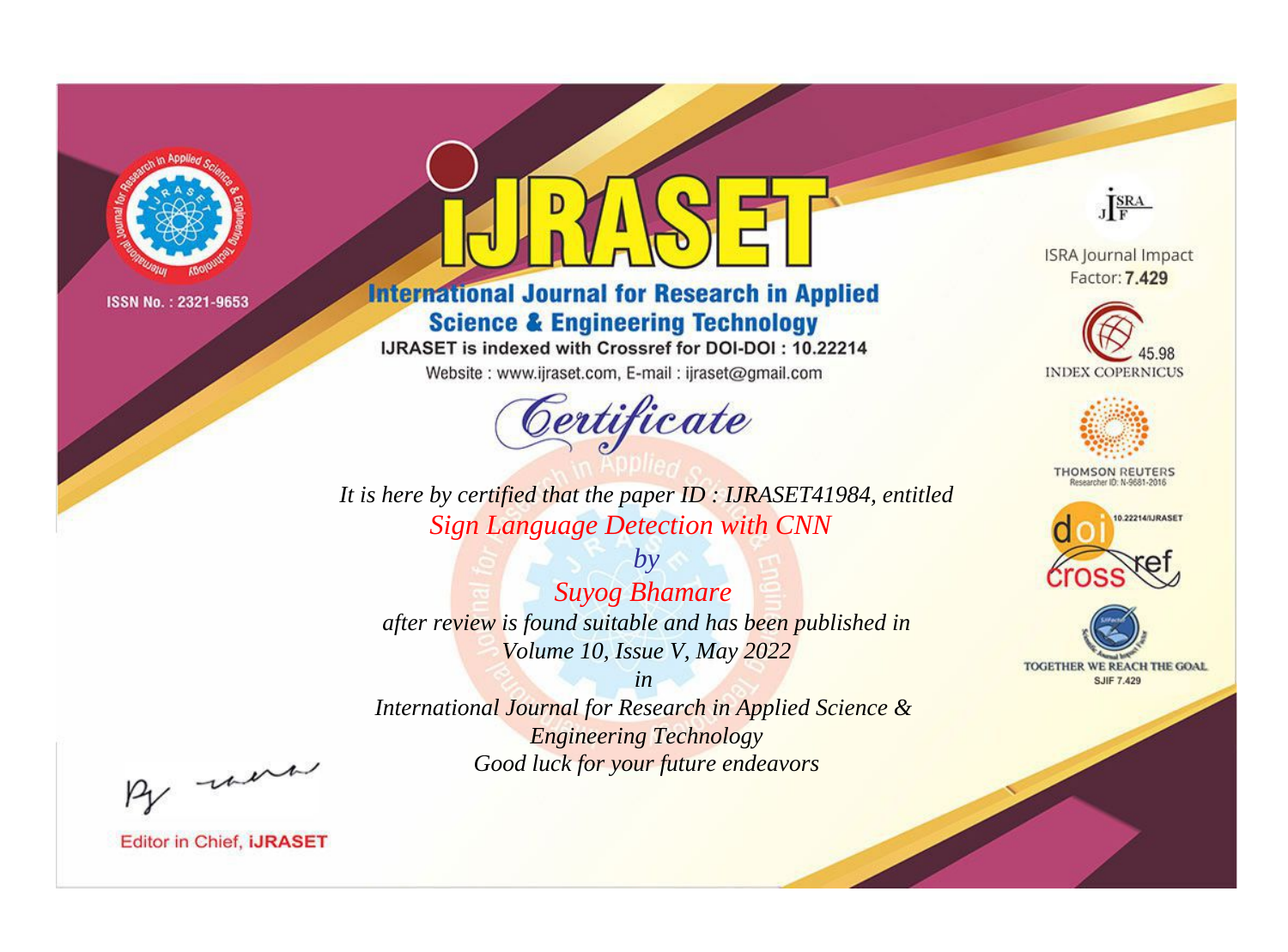

# **International Journal for Research in Applied Science & Engineering Technology**

IJRASET is indexed with Crossref for DOI-DOI: 10.22214

Website: www.ijraset.com, E-mail: ijraset@gmail.com



**ISRA Journal Impact** Factor: 7.429

JERA

**INDEX COPERNICUS** 



**THOMSON REUTERS** 



TOGETHER WE REACH THE GOAL **SJIF 7.429** 

*It is here by certified that the paper ID : IJRASET41984, entitled Sign Language Detection with CNN*

*by Abhishek Shinde after review is found suitable and has been published in Volume 10, Issue V, May 2022*

*in* 

*International Journal for Research in Applied Science & Engineering Technology Good luck for your future endeavors*

By morn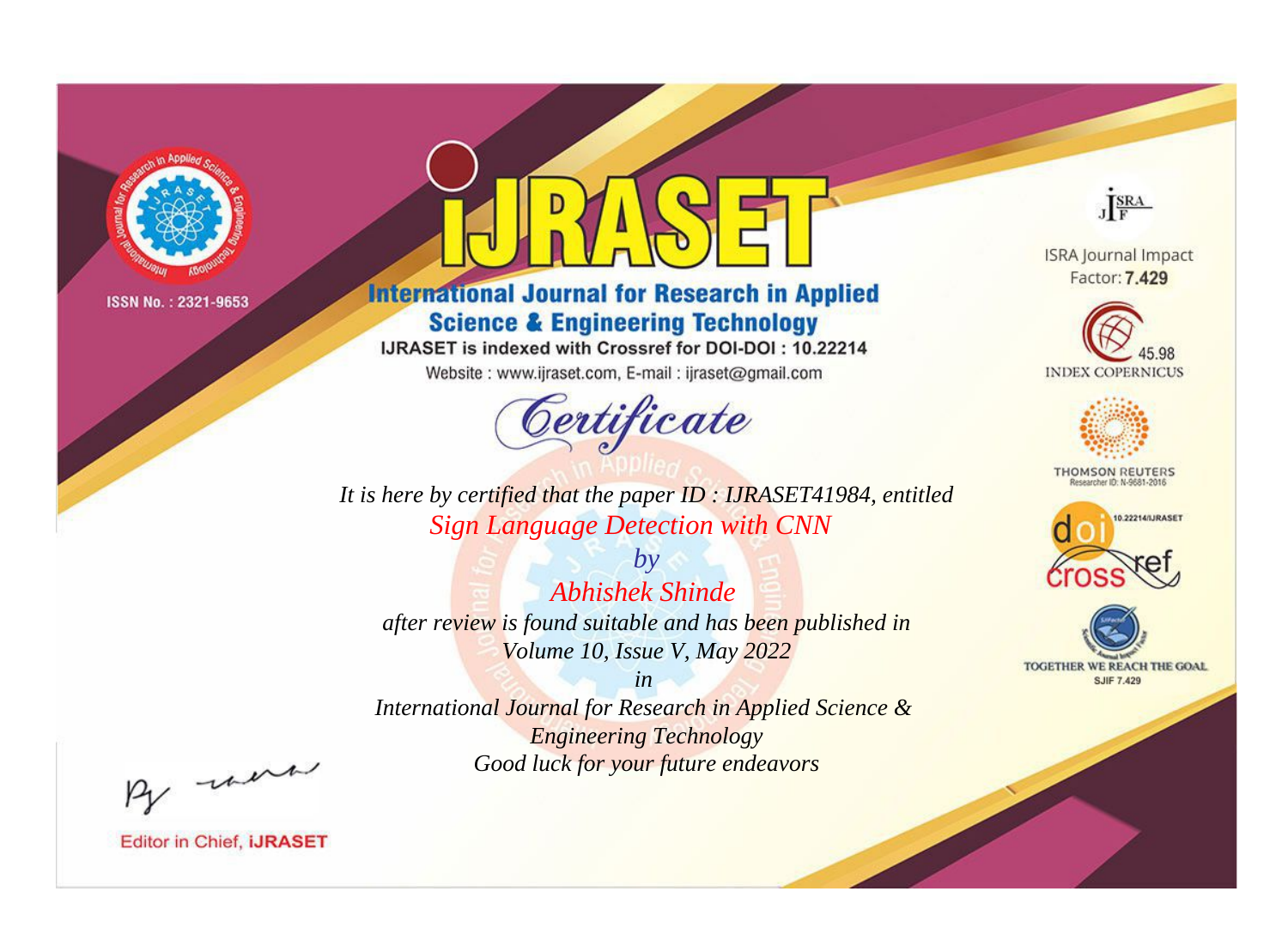

# **International Journal for Research in Applied Science & Engineering Technology**

IJRASET is indexed with Crossref for DOI-DOI: 10.22214

Website: www.ijraset.com, E-mail: ijraset@gmail.com



**ISRA Journal Impact** Factor: 7.429

JERA





**THOMSON REUTERS** 



TOGETHER WE REACH THE GOAL **SJIF 7.429** 

It is here by certified that the paper ID: IJRASET41984, entitled **Sign Language Detection with CNN** 

 $by$ **Rahul Palve** after review is found suitable and has been published in Volume 10, Issue V, May 2022

 $in$ International Journal for Research in Applied Science & **Engineering Technology** Good luck for your future endeavors

By morn